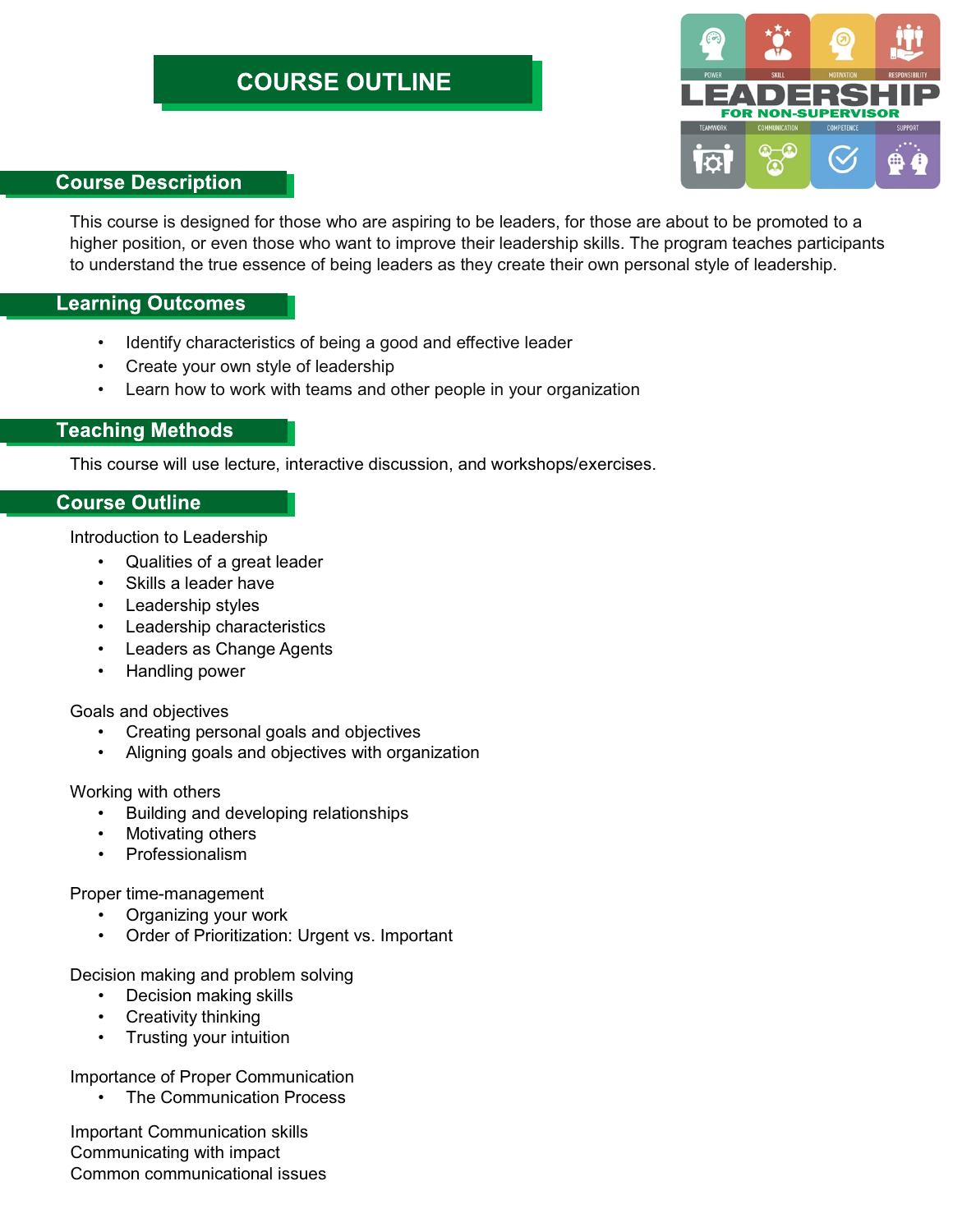# **COURSE OUTLINE**



## **Course Description**

In all levels of an organization, there is that one person who possess the right attitude and skill to become a leader but lacks the proper training or need further encouragement to become a true leader.

This course will help equip the necessary knowledge to become an effective leader, regardless of position or title. Through this course, you'll learn different leadership styles, skills, and techniques to help you better manage your organization, and bring out the best in your employees and organization.

## **Learning Outcomes**

- Apply the techniques and different leadership skills to create your personal style of leadership •
- Assess yourself to make necessary adjustment and improvement on your leadership skills and style
- Understand how your organization works and see if the system needs change or improvement
- Use creative thinking to solve problems

# **Teaching Methods**

This course will use lecture, interactive discussion, and workshops/exercises.

## **Course Outline**

Introduction to Leadership

- Qualities of good leader
- Leadership styles
- What A Leader is Not

Seeing Yourself as a Leader

- Self-assessment
- Emotional Intelligence
- Handling power

Communicating with Impact

- Understanding your Message
- Understanding your Audience
- Verbal and Non-verbal skills
- The importance of tone, voice, and rhythm

#### Influencing People

- Different Influencing styles
- Making the right impression
- Negotiating skills
- Building your network

Working with others

- Building relationships and teams
- Developing trust
- Motivating and helping improve others
- Managing Conflict

Problem Solving and Decision Making

- Using creativity in solving problems
- Common problem solving strategies
- Characteristics of a good decision
- The importance of Ethics

#### Leaders as Change Agents

- The Importance of Change
- The role of leaders in change management
- Fundamentals of Change Management
- Implementing Change in the organization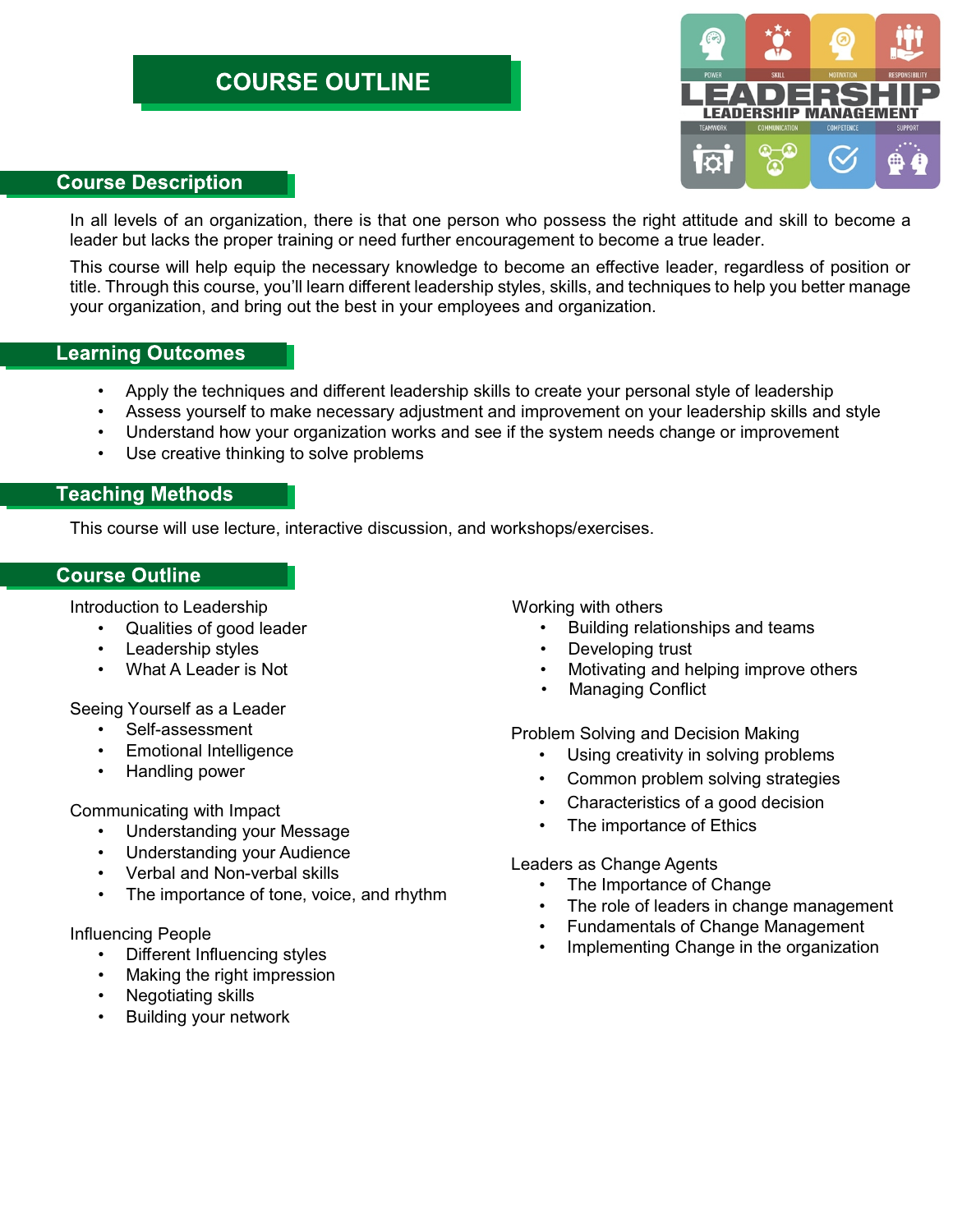

### **Course Description**

In all levels of an organization, there is that one person who possess the right attitude and skill to become a leader but lacks the proper training or need further encouragement to become a true leader.

This course will help equip the necessary knowledge to become an effective leader, regardless of position or title. Through this course, you'll learn different leadership styles, skills, and techniques to help you better manage your organization, and bring out the best in your employees and organization.

## **Learning Outcomes**

- Apply the techniques and different leadership skills to create your personal style of leadership •
- Assess yourself to make necessary adjustment and improvement on your leadership skills and style
- Understand how your organization works and see if the system needs change or improvement
- Use creative thinking to solve problems

# **Teaching Methods**

This course will use lecture, interactive discussion, and workshops/exercises.

## **Course Outline**

Introduction to Leadership

- Qualities of good leader
- Leadership styles
- What A Leader is Not

Seeing Yourself as a Leader

- Self-assessment
- Emotional Intelligence
- Handling power

Communicating with Impact

- Understanding your Message
- Understanding your Audience
- Verbal and Non-verbal skills
- The importance of tone, voice, and rhythm

#### Influencing People

- Different Influencing styles
- Making the right impression
- Negotiating skills
- Building your network

#### Working with others

- Building relationships and teams
- Developing trust
- Motivating and helping improve others
- Managing Conflict

Problem Solving and Decision Making

- Using creativity in solving problems
- Common problem solving strategies
- Characteristics of a good decision
- The importance of Ethics

Leaders as Change Agents

- The Importance of Change
- The role of leaders in change management
- Fundamentals of Change Management
- Implementing Change in the organization